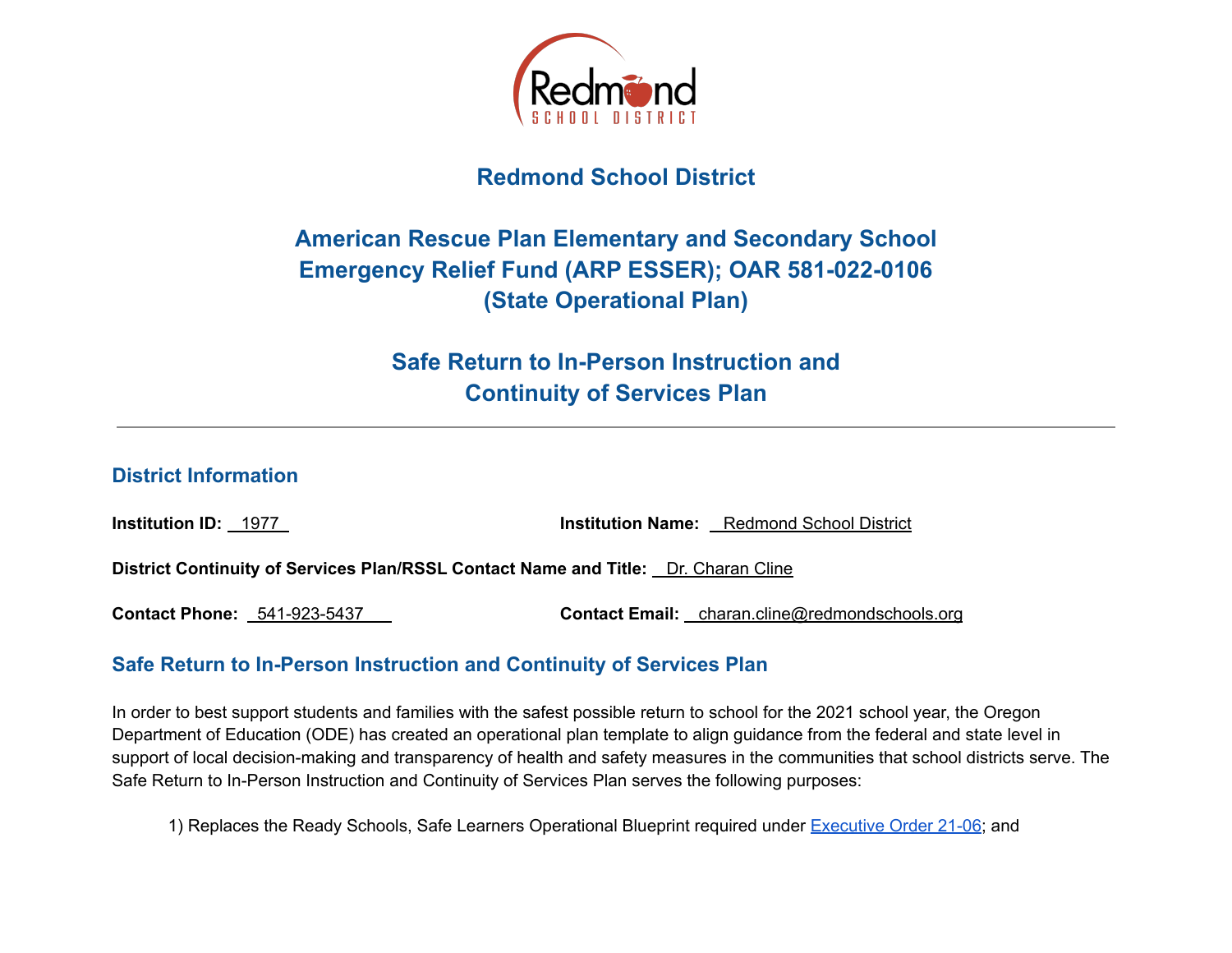2) Meets the requirements for:

- a. An operational plan required under OAR [581-022-0106\(4\)](https://secure.sos.state.or.us/oard/view.action?ruleNumber=581-022-0106), while aligning the CDC [Guidance](https://www.cdc.gov/coronavirus/2019-ncov/community/schools-childcare/k-12-guidance.html) on School Reopening with the Ready Schools, Safe Learners [Resiliency](https://www.oregon.gov/ode/students-and-family/healthsafety/Pages/RSSL-Guidance.aspx) Framework for the 2021-22 School Year (RSSL Resiliency [Framework\)](https://www.oregon.gov/ode/students-and-family/healthsafety/Pages/RSSL-Guidance.aspx);
- b. Section [2001\(i\)\(1\)](https://www.congress.gov/bill/117th-congress/house-bill/1319/text#H750E36BDE0EB41249B8BE928436D6048) of the ARP ESSER and the US Department of Education's Interim Final [Requirements](https://www.federalregister.gov/documents/2021/04/22/2021-08359/american-rescue-plan-act-elementary-and-secondary-school-emergency-relief-fund) for Safe Return/Continuity of Services Plan; and
- c. Communicable Disease Plan and Isolation Plan under OAR [581-022-2220](https://secure.sos.state.or.us/oard/view.action?ruleNumber=581-022-2220) (Division 22 requirements).

As districts plan and implement the recommendations in ODE's RSSL Resiliency Framework, they will need to consider a continuum of risk levels when all recommendations cannot be fully implemented. For example, universal correct wearing of face coverings between people is one of the most effective preventive measures. However, there will be times when this is not possible based on a specific interaction or a physical space limitation, such as during meal times. It will be necessary to consider and balance the mitigation strategies described to best protect health and safety while ensuring full time in person learning.

ODE remains committed to the guiding principles introduced in spring of 2020 to generate collective action and leadership for efforts to respond to COVID-19 across Oregon. These principles are updated to reflect the current context:

- **Ensure safety and wellness.** Prioritizing basic needs such as food, shelter, wellness, supportive relationships and support for mental, social, and emotional health of students and staff.
- **Center health and well-being**. Acknowledging the health and mental health impacts of this past year, commit to creating learning opportunities that foster creative expression, make space for reflection and connection, and center on the needs of the whole child rather than solely emphasizing academic achievement.
- **Cultivate connection and relationship.** Reconnecting with one another after a year of separation can occur through quality learning experiences and deep interpersonal relationships among families, students and staff.
- **Prioritize equity.** Recognize the disproportionate impact of COVID-19 on Black, American Indian/Alaska Native, and Latino/a/x, Pacific Islander communities; students experiencing disabilities; students living in rural areas; and students and families navigating poverty and houselessness. Apply an equity-informed, anti-racist, and anti-oppressive lens to promote culturally sustaining and revitalizing educational systems that support every child.
- **Innovate.** Returning to school is an opportunity to improve teaching and learning by iterating on new instructional strategies, rethinking learning environments, and investing in creative approaches to address unfinished learning.

# **Planning Mental Health Supports**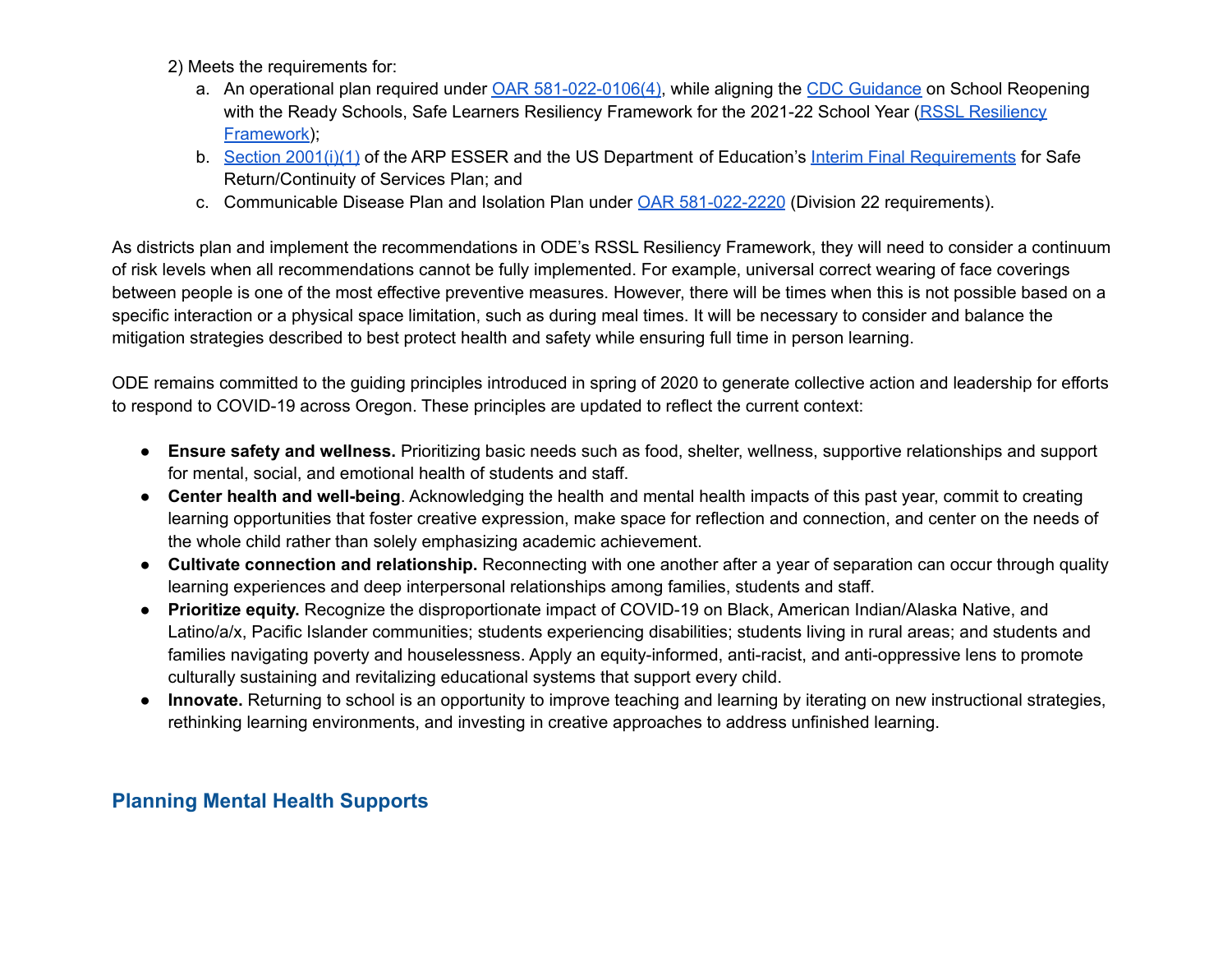| <b>ARP ESSER &amp; OAR</b><br>581-022-0106<br><b>Component</b>              | <b>Extent to which district has adopted</b><br>policies, protocols, or procedures and<br>description of policies, protocols, or<br>procedures adopted to ensure continuity of<br>services.                                                                                                                                                                                                                                                                                                                                                                                                                                                                                                                                                                                                                                                                                                                                                                                                                                                                                                                                                                                                                                                                                                                            | How do the district's policies, protocols, and<br>procedures center on equity?                                                                                                                                                                                                                                                                                                                                                                                                                                                                                                                                                                                                                                                                                                                                                                                                                                                                                                                                                                                                                                                                                                                                                                                                                                                                           |
|-----------------------------------------------------------------------------|-----------------------------------------------------------------------------------------------------------------------------------------------------------------------------------------------------------------------------------------------------------------------------------------------------------------------------------------------------------------------------------------------------------------------------------------------------------------------------------------------------------------------------------------------------------------------------------------------------------------------------------------------------------------------------------------------------------------------------------------------------------------------------------------------------------------------------------------------------------------------------------------------------------------------------------------------------------------------------------------------------------------------------------------------------------------------------------------------------------------------------------------------------------------------------------------------------------------------------------------------------------------------------------------------------------------------|----------------------------------------------------------------------------------------------------------------------------------------------------------------------------------------------------------------------------------------------------------------------------------------------------------------------------------------------------------------------------------------------------------------------------------------------------------------------------------------------------------------------------------------------------------------------------------------------------------------------------------------------------------------------------------------------------------------------------------------------------------------------------------------------------------------------------------------------------------------------------------------------------------------------------------------------------------------------------------------------------------------------------------------------------------------------------------------------------------------------------------------------------------------------------------------------------------------------------------------------------------------------------------------------------------------------------------------------------------|
| Devote time for students and<br>staff to connect and build<br>relationships | Redmond School District has prioritized<br>relational capacity building for students and<br>staff in the following ways:<br>Master schedules reflect ample time for<br>$\overline{\phantom{a}}$<br>staff to work directly with students across<br>a variety of settings including time to focus<br>on SEL;<br>Staff have a job embedded weekly<br>professional learning opportunity where<br>topics such as student well being, SEL,<br>growth mindset and relational capacity<br>building is a regular focus;<br>Staff regularly dedicates time during the<br>week to check in on students,<br>communicate with administration and<br>foster healthy peer relationship<br>development.<br>Each school in Redmond has a formal<br>MTSS process that is informed by data<br>and built upon growing teacher, student<br>and family connection.<br>School counselors are in place for each<br>school and students can access them<br>throughout the school day;<br>We are in the process of reviewing and<br>updating our counseling curriculum to<br>support a more aligned focus on SEL;<br>We are using an equity filter in the design<br>of summer school programming, and<br>prioritize both academic and wellness<br>supports;<br>This includes summer bridge programs<br>that focus on strengthening transitions, | The Redmond School District will continue to<br>utilize the following guiding principles focused on<br>a safe, collaborative and inclusive process for<br>returning to school and operating schools during<br>an ongoing crisis.<br><b>Ensure safety and wellness. Prioritizing basic</b><br>needs such as food, shelter, wellness, supportive<br>relationships and support for mental, social, and<br>emotional health of students and staff.<br>Center health and well-being. Acknowledging<br>the health and mental health impacts of this past<br>year, commit to creating learning opportunities<br>that foster creative expression, make space for<br>reflection and connection, and center on the<br>needs of the whole child rather than solely<br>emphasizing academic achievement.<br>Cultivate connection and relationship.<br>Reconnecting with one another after a year of<br>separation can occur through quality learning<br>experiences and deep interpersonal relationships<br>among families, students and staff.<br>Prioritize equity. Recognize the disproportionate<br>impact of COVID-19 on Black, American<br>Indian/Alaska Native, and Latino/a/x, Pacific<br>Islander communities; students experiencing<br>disabilities; students living in rural areas; and<br>students and families navigating poverty and<br>houselessness. |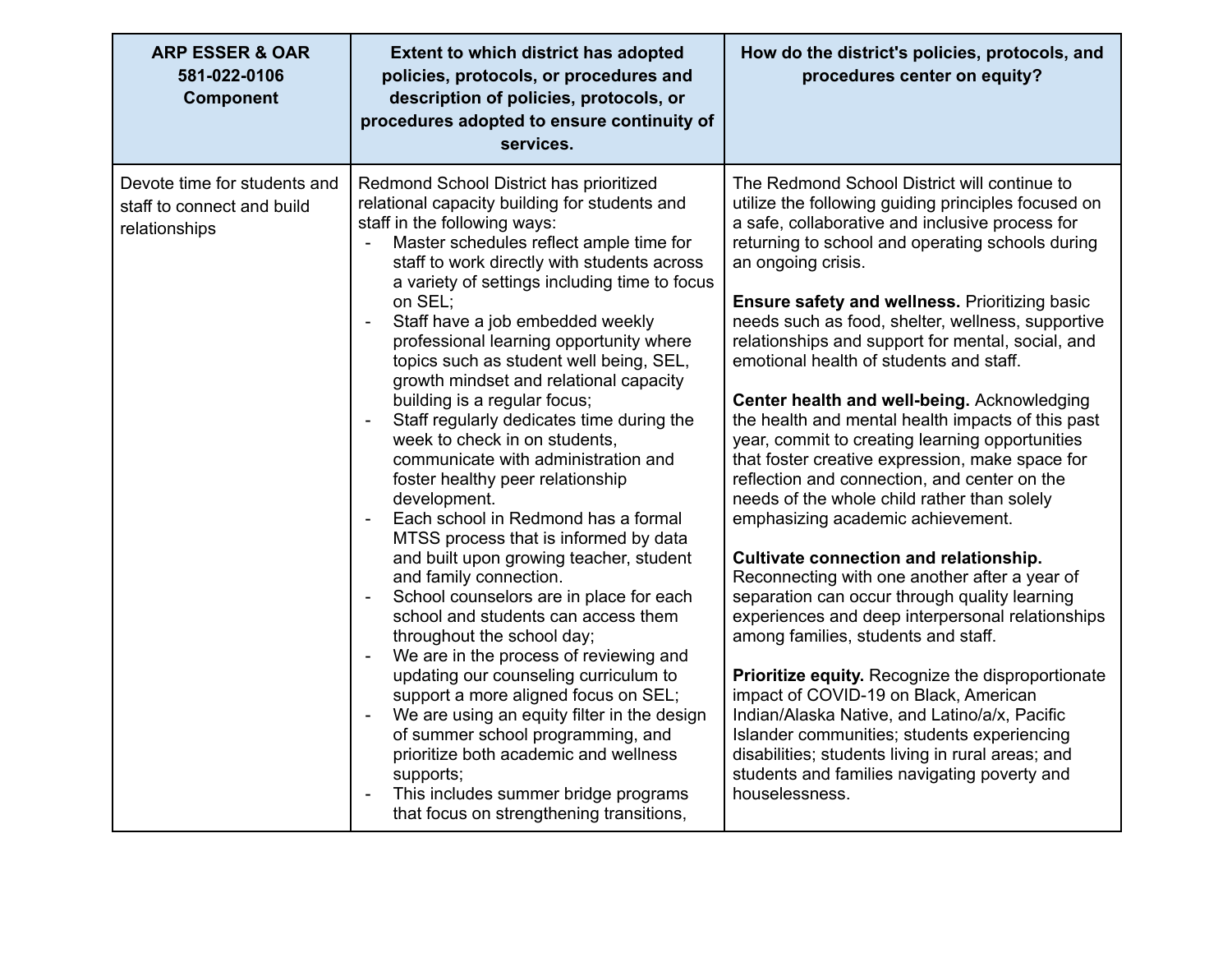|                                                                                                                                                                | targeting students in grades K (incoming),<br>six and nine are in place.<br>Schools are analyzing cohorting practices<br>to provide more options (where practical<br>and possible) for students to connect and<br>build relationships.                                                                                                                                                                                                                                                                                                                                                                                                                                                                                                                                                                                                                                                   | <b>Innovate.</b> Returning to school is an opportunity to<br>improve teaching and learning by iterating on new<br>instructional strategies, rethinking learning<br>environments, and investing in creative<br>approaches to address unfinished learning.                                                                                                                                                                                                                                                                                                                                                                                                                                                                                                                                                                     |
|----------------------------------------------------------------------------------------------------------------------------------------------------------------|------------------------------------------------------------------------------------------------------------------------------------------------------------------------------------------------------------------------------------------------------------------------------------------------------------------------------------------------------------------------------------------------------------------------------------------------------------------------------------------------------------------------------------------------------------------------------------------------------------------------------------------------------------------------------------------------------------------------------------------------------------------------------------------------------------------------------------------------------------------------------------------|------------------------------------------------------------------------------------------------------------------------------------------------------------------------------------------------------------------------------------------------------------------------------------------------------------------------------------------------------------------------------------------------------------------------------------------------------------------------------------------------------------------------------------------------------------------------------------------------------------------------------------------------------------------------------------------------------------------------------------------------------------------------------------------------------------------------------|
| Ample class time, and<br>private time if needed, for<br>creative opportunities that<br>allow students and staff to<br>explore and process their<br>experiences | Redmond School District has partnered for the<br>past two years with the regional Culture of<br>Care initiative. As part of that partnership we<br>take part in ongoing training and coaching in<br>the understanding and implementation of<br>Trauma-Informed practices. Resources from<br>this ongoing partnership have been distributed<br>to school leaders for them to integrate<br>trauma-informed support into their work with<br>staff, students and families.<br>All schools have dedicated time for students to<br>collaboratively process their learning and life<br>experiences. In some schools this looks like an<br>advisory period. In other schools it's time set<br>aside for classes of students to process<br>important concepts with the school counselor<br>or teacher.<br>All schools will start the 21/22 school year<br>encouraging staff to center on care and | <b>Policy IG:</b><br>The district curriculum is designed to provide<br>students with a range of preparation in academic<br>areas as well as in developing values and<br>behaviors in interpersonal relations, exploring<br>leisure-time activities, community service,<br>preparing for the work force and acquiring the<br>broad spectrum of skills necessary for success in<br>life.<br>Policy IJ:<br>The district's coordinated comprehensive school<br>counseling program supports the academic,<br>career, social-emotional, and community<br>involvement development of all students. Each<br>school will have a comprehensive counseling<br>program for students, which will be based on the<br>Oregon Department of Education's Oregon's<br><b>Framework for Comprehensive School</b><br><b>Counseling Programs.</b> |
|                                                                                                                                                                | connection.<br>Each school has dedicated spaces for students<br>to process their life experiences. This includes<br>open and welcoming counseling offices, BRYT<br>rooms (explained below), mindfulness spaces<br>and practices within classrooms.                                                                                                                                                                                                                                                                                                                                                                                                                                                                                                                                                                                                                                       | The district will adopt program goals, which will<br>assist students to:<br>1. Understand and utilize the educational<br>opportunities and alternatives available to them;<br>2. Meet academic standards;<br>3. Establish tentative career and educational<br>goals;<br>4. Create and maintain an education plan and                                                                                                                                                                                                                                                                                                                                                                                                                                                                                                         |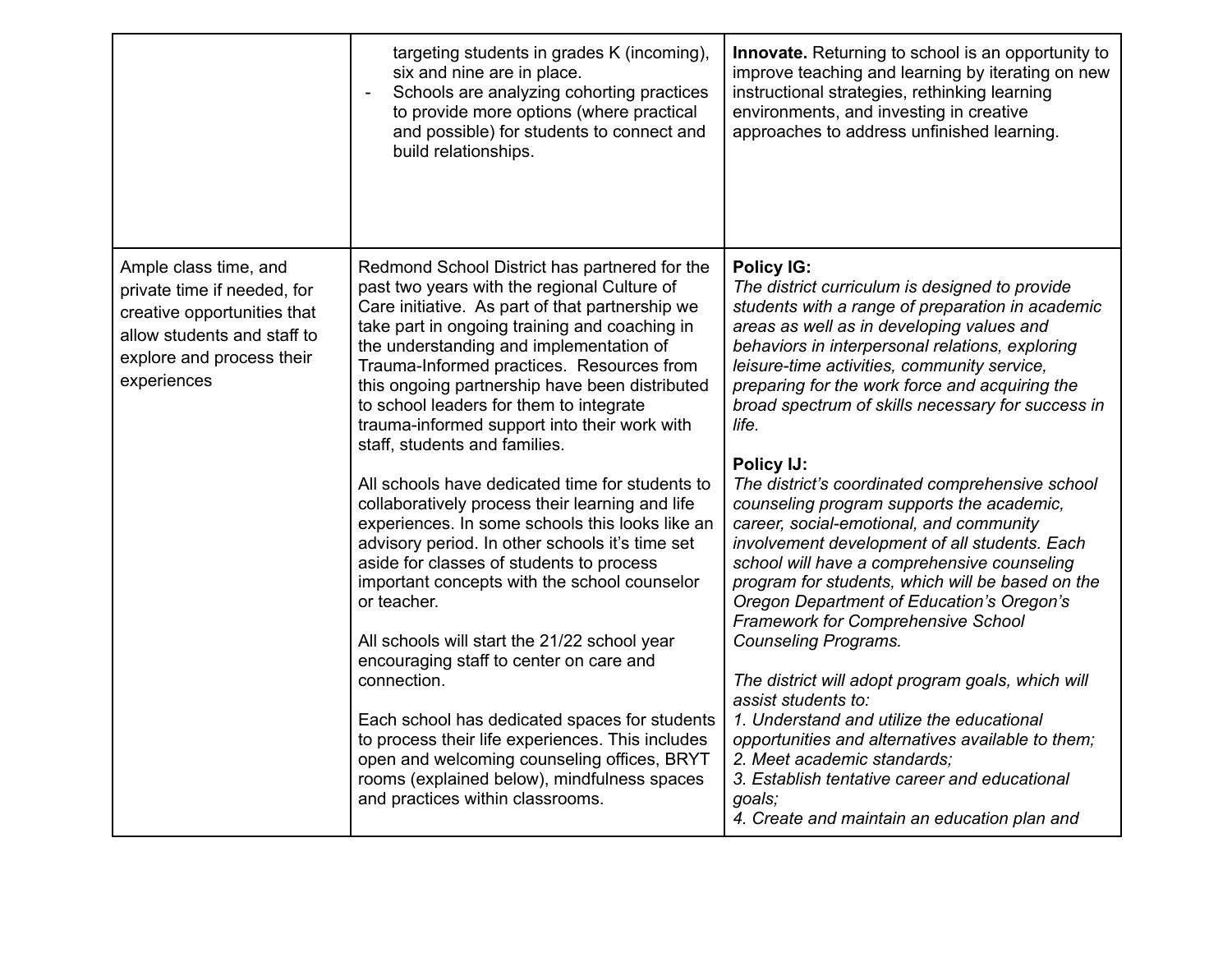|                                                                                                                    |                                                                                                                                                                                                                                                                                                                                                                                                                                                                                                                                                                                                                                                                                    | education portfolio;<br>5. Demonstrate the ability to utilize personal<br>qualities, education and training, in the world of<br>work;<br>6. Develop decision-making skills;<br>7. Obtain information about self;<br>8. Accept increasing responsibility for their own<br>actions, including the development of<br>self-advocacy skills;<br>9. Develop skills in interpersonal relations,<br>including the use of effective and receptive<br>communication;<br>10. Utilize school and community resources;<br>11. Demonstrate and discuss personal<br>contributions to the larger community; and<br>12. Know here and how to utilize personal skills in<br>making contributions to the community.<br>Consistent with individual rights and the<br>counselor's obligations as a professional, the<br>counseling relationship and resulting information<br>may be protected as privileged communications<br>by Oregon law. |
|--------------------------------------------------------------------------------------------------------------------|------------------------------------------------------------------------------------------------------------------------------------------------------------------------------------------------------------------------------------------------------------------------------------------------------------------------------------------------------------------------------------------------------------------------------------------------------------------------------------------------------------------------------------------------------------------------------------------------------------------------------------------------------------------------------------|-------------------------------------------------------------------------------------------------------------------------------------------------------------------------------------------------------------------------------------------------------------------------------------------------------------------------------------------------------------------------------------------------------------------------------------------------------------------------------------------------------------------------------------------------------------------------------------------------------------------------------------------------------------------------------------------------------------------------------------------------------------------------------------------------------------------------------------------------------------------------------------------------------------------------|
| Link staff, students and<br>families with culturally<br>relevant health and mental<br>health services and supports | Redmond continues to develop partnerships<br>with students and families centering on<br>relevant supports, resources and connection.<br>Each school has a Family Access Network<br>coordinator that works directly with<br>community partners, families, students<br>and teachers to link families and students<br>to needed community resources and<br>supports.<br>In coordination with Brookline Center for<br>Community Mental Health Redmond has a<br>new model of partnership with schools and<br>families to promote healing, wellness, and<br>academic success for students struggling<br>with significant social-emotion mental<br>health concerns. The BRYT program will | <b>Policy IGAB:</b><br>The Board recognizes that our society is<br>changing at a rapid pace. A multicultural society<br>requires a positive environment that promotes<br>respect for and better understanding of the<br>diversity of people. In accordance with this<br>challenge the Board believes:<br>1. All students of diverse ethnic, racial,<br>socioeconomic, religious and cultural<br>backgrounds should be provided the opportunity<br>to receive a quality education which will enable<br>them to achieve their desired potential.<br>2. Multicultural education should promote<br>intergroup knowledge and understanding and                                                                                                                                                                                                                                                                               |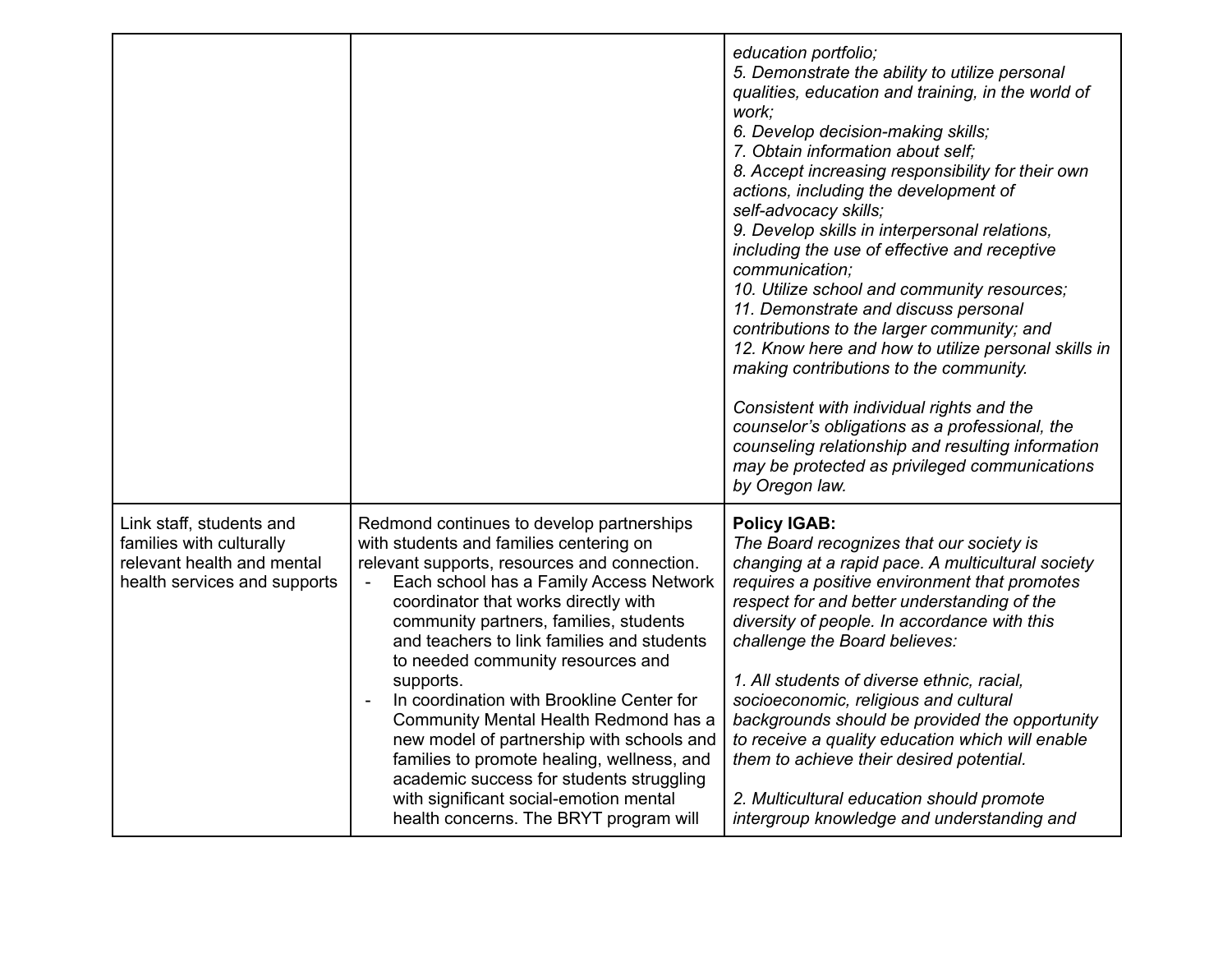| be implemented in all elementary and<br>middle schools starting in the 21/22 school<br>year. Each school will have dedicated staff<br>to create bridges for students who are<br>navigating mental and behavioral health<br>needs. We are in the planning stages for<br>an expansion to high school.<br>Additional school counselors have been<br>added over the last two years to address<br>student and family mental health needs.<br>Redmond has also partnered with Rimrock<br>Trails to provide mental health support to<br>students at the secondary level.<br>Secondary school leadership teams<br>including principals and teacher leaders<br>were trained for two days in Culturally<br>Relevant Teaching through AVID's<br>framework for transforming educators.<br>Each school has dedicated nursing FTE<br>that help students and staff navigate<br>health and safety protocols while working<br>with school and district administration to<br>ensure welcoming, inclusive and fun<br>learning environments.<br>Redmond also hosts two School Based<br>Health Centers that work directly to serve<br>student needs.<br>All secondary schools will implement the<br>UpShift Model to address adolescent<br>substance use. | prepare academically and culturally informed<br>students to function in a competitive global<br>society.<br>3. Multicultural education should be promoted as<br>a valuable resource to increase the state's<br>awareness of diversity.<br>4. Multicultural education should help provide<br>knowledge and better understanding of the<br>various cultural heritages and, to the extent<br>possible, will promote the appreciation and<br>respect for diversity and acceptance of the<br>differences.<br><b>Policy JHHB:</b><br>A trauma informed approach to education is<br>intended to improve attendance, graduation rates<br>and reduce incidents of behaviors that can inhibit<br>learning. The district recognizes that the<br>developmental impact of childhood and historical<br>trauma increases student risk for, but not limited<br>to, academic failure, severe attendance problems,<br>severe school behavior concerns and possible<br>chronic health concerns; which negatively<br>impacts student engagement and learning. The<br>district is committed to providing trauma-informed<br>schools and culturally responsive programs<br>where all students feel included, welcomed,<br>valued and supported; and where addressing<br>trauma's impact on learning school wide is<br>integral to the district's educational mission. The<br>district will strive to create physically and<br>emotionally safe, and culturally responsive<br>environments for all staff, students and families<br>through effective professional development in |
|--------------------------------------------------------------------------------------------------------------------------------------------------------------------------------------------------------------------------------------------------------------------------------------------------------------------------------------------------------------------------------------------------------------------------------------------------------------------------------------------------------------------------------------------------------------------------------------------------------------------------------------------------------------------------------------------------------------------------------------------------------------------------------------------------------------------------------------------------------------------------------------------------------------------------------------------------------------------------------------------------------------------------------------------------------------------------------------------------------------------------------------------------------------------------------------------------------------------------------------|-----------------------------------------------------------------------------------------------------------------------------------------------------------------------------------------------------------------------------------------------------------------------------------------------------------------------------------------------------------------------------------------------------------------------------------------------------------------------------------------------------------------------------------------------------------------------------------------------------------------------------------------------------------------------------------------------------------------------------------------------------------------------------------------------------------------------------------------------------------------------------------------------------------------------------------------------------------------------------------------------------------------------------------------------------------------------------------------------------------------------------------------------------------------------------------------------------------------------------------------------------------------------------------------------------------------------------------------------------------------------------------------------------------------------------------------------------------------------------------------------------------------------------------------------------------|
|                                                                                                                                                                                                                                                                                                                                                                                                                                                                                                                                                                                                                                                                                                                                                                                                                                                                                                                                                                                                                                                                                                                                                                                                                                      | school procedures and school practices and<br>instruction in the following areas:<br>1) understanding the widespread impact of<br>trauma and the role of schools in promoting                                                                                                                                                                                                                                                                                                                                                                                                                                                                                                                                                                                                                                                                                                                                                                                                                                                                                                                                                                                                                                                                                                                                                                                                                                                                                                                                                                             |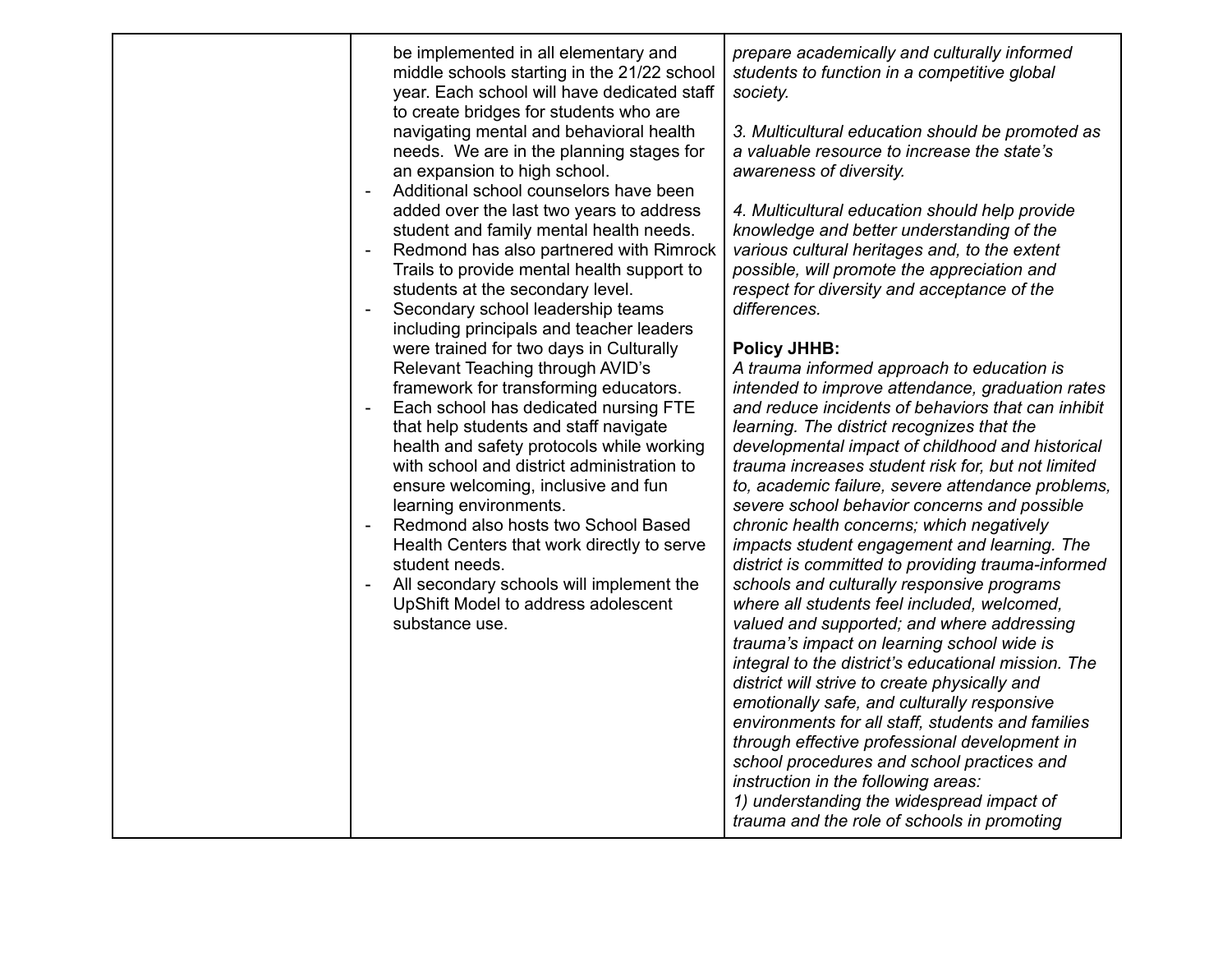|                                                                          |                                                                                                                                                                                                                                                                                                                                                                                                                                                                                                                                                                                                                                                                                                                                                                                                                                                                                                                                                                                                                                       | resiliency;<br>2) recognizing the signs and symptoms of trauma<br>in students, families and staff; and<br>3) integrating knowledge about trauma and social<br>emotional learning in children.<br>The superintendent or designee is directed to<br>implement a trauma informed approach to<br>education through the application of culturally<br>responsive trauma informed practices in the<br>district's schools and programs.                                                                                                                                                                                                                                                                            |
|--------------------------------------------------------------------------|---------------------------------------------------------------------------------------------------------------------------------------------------------------------------------------------------------------------------------------------------------------------------------------------------------------------------------------------------------------------------------------------------------------------------------------------------------------------------------------------------------------------------------------------------------------------------------------------------------------------------------------------------------------------------------------------------------------------------------------------------------------------------------------------------------------------------------------------------------------------------------------------------------------------------------------------------------------------------------------------------------------------------------------|------------------------------------------------------------------------------------------------------------------------------------------------------------------------------------------------------------------------------------------------------------------------------------------------------------------------------------------------------------------------------------------------------------------------------------------------------------------------------------------------------------------------------------------------------------------------------------------------------------------------------------------------------------------------------------------------------------|
| Foster peer/student led<br>initiatives on wellbeing and<br>mental health | Redmond values student voice, input and peer<br>collaboration and leadership.<br>School leadership will work<br>collaboratively with students and<br>families to create responsive systems<br>that address student and family needs.<br>Schools regularly work to foster student<br>agency by using a multitude of<br>instructional and building wide<br>strategies in classrooms. One example<br>of this work is the use of AVID as a tool<br>to foster student voice and leadership<br>through peer collaboration, tutorials,<br>and self advocacy.<br>Redmond held student listening<br>sessions to better understand what<br>students identified as priorities for their<br>academic and social/emotional health.<br>This information was used to inspire the<br>development of the Bridge to Resilient<br>Youth Program starting in the fall of<br>2021.<br>As part of our district continual<br>improvement plan, we are surveying<br>staff, students and families this spring<br>to identify opportunities for<br>improvement. | <b>Policy JFB:</b><br>The Board views student participation in school<br>affairs as an expansion of the educational<br>process. Within the general framework<br>established by the Board, students are<br>encouraged to participate through planning<br>programs and procedures in the government of<br>their school of attendance. Students will be<br>encouraged to attend open Board meetings and<br>to participate in discussions. In developing rules,<br>regulations and arrangements for school system<br>operation, the superintendent will include at the<br>planning stage, whenever feasible and<br>appropriate, a representative of those students<br>who will be affected by such provisions. |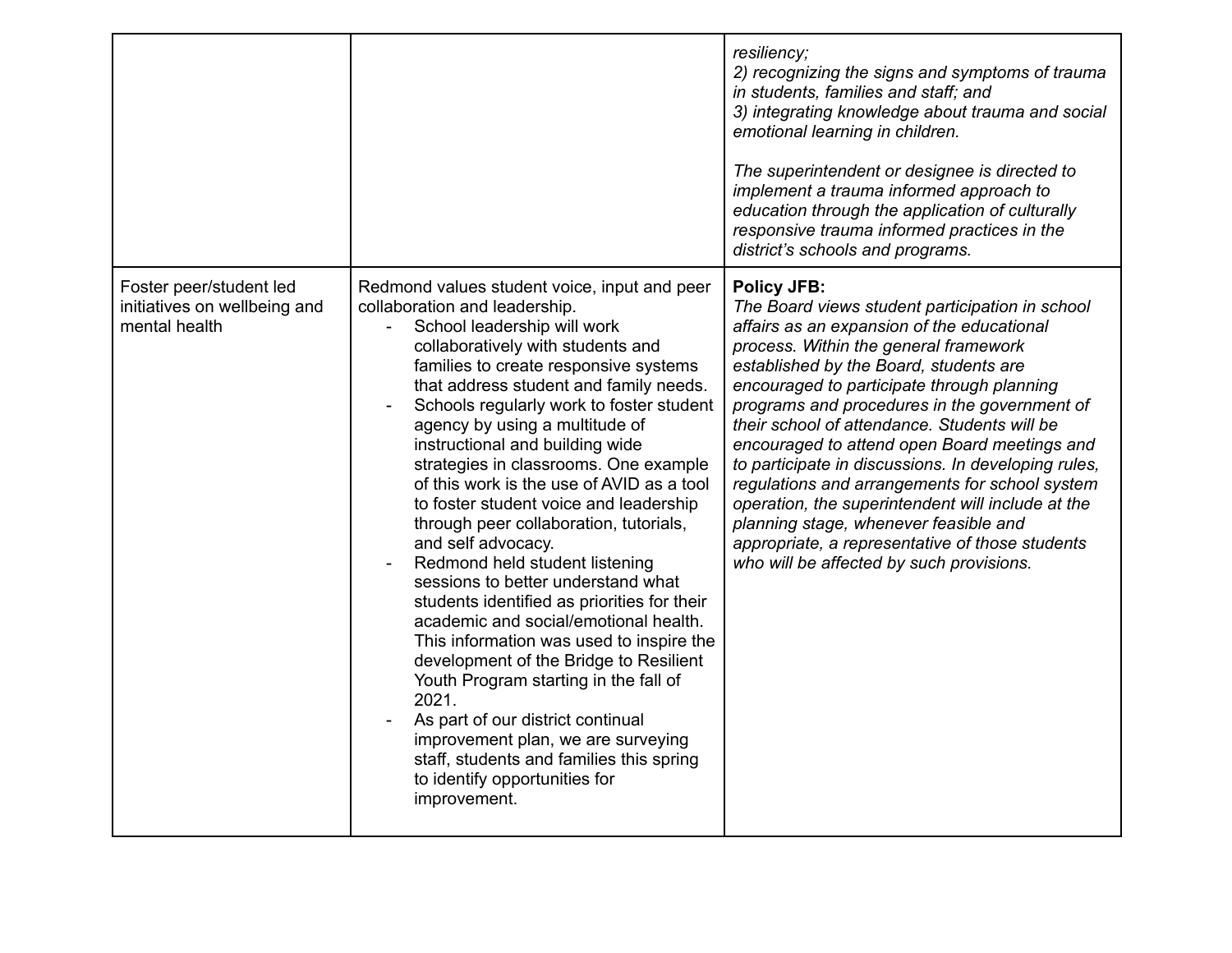#### **Communicable Disease Management Plan**

Please provide a link to the district's communicable disease management plan that describes measures put in place to limit the spread of COVID-19 within school settings. (OAR [581-022-2220\)](https://secure.sos.state.or.us/oard/viewSingleRule.action?ruleVrsnRsn=145269). The advised components of the plan and additional information are found on pages 20 and 21 of the RSSL Resiliency [Framework](https://www.oregon.gov/ode/students-and-family/healthsafety/Documents/Ready%20Schools%20Safe%20Learners%20Resiliency%20Framework%20for%20the%202021-22%20School%20Year.pdf#page=21) and meet the ESSER process requirements of "coordination with local public health authorities."

Provide link here: RSD [Communicable](https://docs.google.com/document/d/1NSztEDTqWKUZySvfIojzsrS4TbxJqUhgA659TAPBP2U/edit) Disease Management Plan - COVID 19 RSD [Communicable](https://docs.google.com/document/d/1qMRBvIQb_G_C3kTxc5u9ZbcB9sGkFaGq79EdUXnJsQQ/edit?usp=sharing) Disease Pandemic Plan

| <b>ARP ESSER Component</b>                                                                        | <b>Extent to which district has adopted</b><br>policies, protocols, or procedures and<br>description of policies, protocols, or<br>procedures to ensure continuity of services                                                                                                      | How do the district's policies, protocols, and<br>procedures center on equity?                                                             |
|---------------------------------------------------------------------------------------------------|-------------------------------------------------------------------------------------------------------------------------------------------------------------------------------------------------------------------------------------------------------------------------------------|--------------------------------------------------------------------------------------------------------------------------------------------|
| Coordination with local public<br>health authority(ies)<br>including Tribal health<br>departments | Develop a continuous direct link to the local<br>health department; make plans with the local<br>health department to establish daily<br>communications if a widespread outbreak<br>occurs overseas.                                                                                | Ensure safety and wellness for all students, staff and<br>families by communicating effectively with the local<br>public health authority. |
|                                                                                                   | A health services representative with Redmond<br>School District, not individual nurses, will serve<br>as a direct link to the local public health<br>authority or Incident Command staff. Nurses<br>should channel questions to the health<br>services representative or designee. |                                                                                                                                            |

# **Isolation Plan**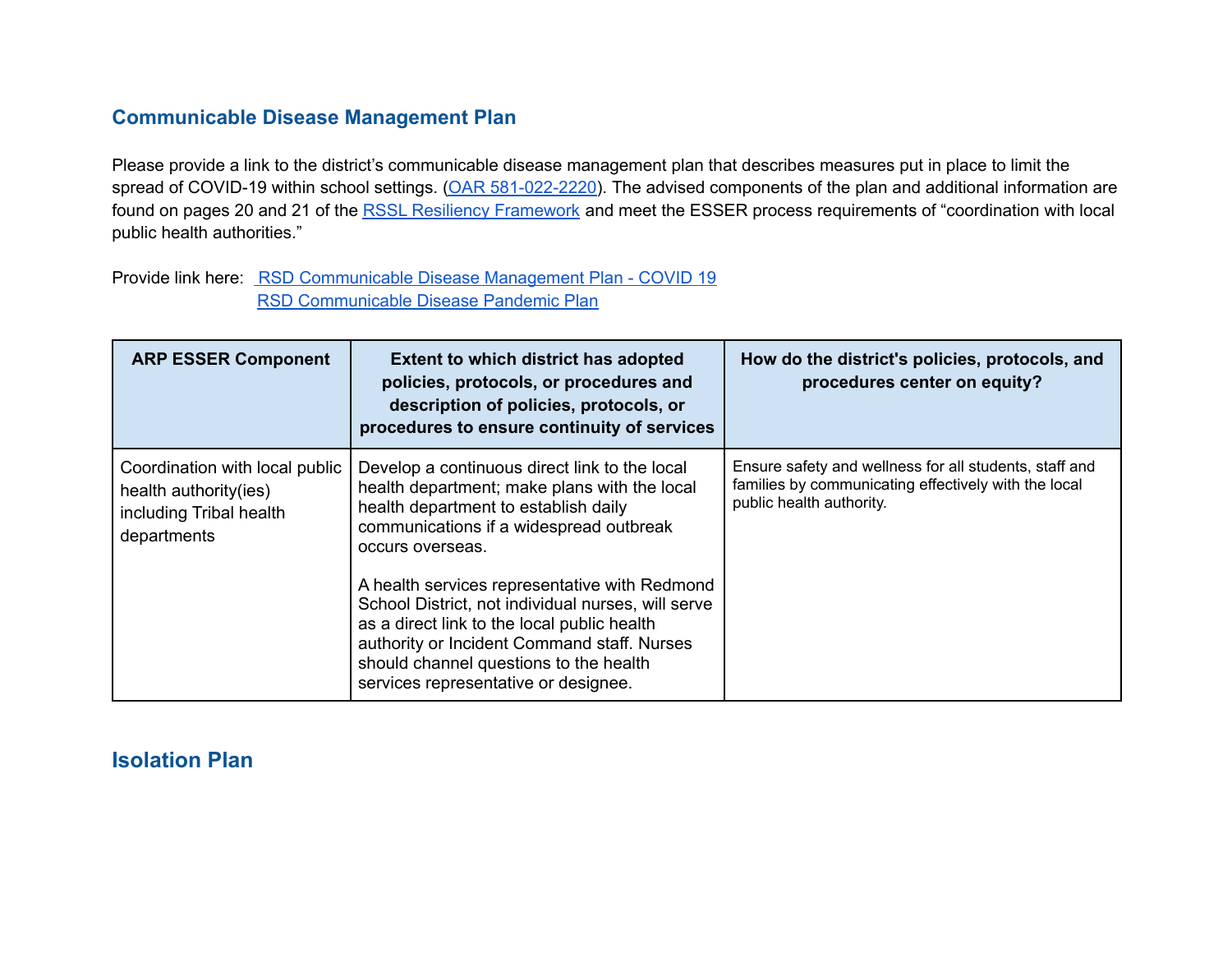Please provide a link to the district's plan to maintain health care and space that is appropriately supervised and adequately equipped for providing first aid, and isolates the sick or injured child. (OAR [581-022-2220\)](https://secure.sos.state.or.us/oard/viewSingleRule.action?ruleVrsnRsn=145269). If planning for this space is in your communicable disease management plan for COVID-19, please provide the page number. Additional information about the Isolation Plan can be found in the Isolation & Quarantine Protocols section of the RSSL Resiliency [Framework.](https://www.oregon.gov/ode/students-and-family/healthsafety/Documents/Ready%20Schools%20Safe%20Learners%20Resiliency%20Framework%20for%20the%202021-22%20School%20Year.pdf#page=22)

Provide link here: RSD [Communicable](https://docs.google.com/document/d/1NSztEDTqWKUZySvfIojzsrS4TbxJqUhgA659TAPBP2U/edit) Disease Management Plan - COVID 19

## **Mitigation Strategies**

School administrators are required to exclude staff or students from school whom they have reason to suspect have been exposed to COVID-19. (OAR [333-019-0010\)](https://secure.sos.state.or.us/oard/viewSingleRule.action?ruleVrsnRsn=272765).

Please complete the table below to include the extent to which the district has adopted policies and the description of each policy for each health and safety strategy. In developing the response, please review and consider the CDC [guidance](https://www.cdc.gov/coronavirus/2019-ncov/community/schools-childcare/k-12-guidance.html) and the RSSL [Resiliency](https://www.oregon.gov/ode/students-and-family/healthsafety/Documents/Ready%20Schools%20Safe%20Learners%20Resiliency%20Framework%20for%20the%202021-22%20School%20Year.pdf) [Framework](https://www.oregon.gov/ode/students-and-family/healthsafety/Documents/Ready%20Schools%20Safe%20Learners%20Resiliency%20Framework%20for%20the%202021-22%20School%20Year.pdf) for each health and safety strategy. Additional documents to support district and school planning are available on the ODE Ready Schools, Safe [Learners](https://www.oregon.gov/ode/students-and-family/healthsafety/Pages/Planning-for-the-2020-21-School-Year.aspx) website.

| <b>Health and Safety Strategy</b>                                               | <b>Extent to which district has adopted</b><br>policies, protocols, or procedures and<br>description thereof                                                                            | How do the district's policies, protocols, and<br>procedures center on equity?                                                                                                                                                                             |
|---------------------------------------------------------------------------------|-----------------------------------------------------------------------------------------------------------------------------------------------------------------------------------------|------------------------------------------------------------------------------------------------------------------------------------------------------------------------------------------------------------------------------------------------------------|
| COVID-19 vaccinations to<br>educators, other staff, and<br>students if eligible | Vaccinations and boosters are available to all<br>eligible persons. Some staff or students may<br>not or cannot receive a vaccination due to<br>medical, religious or personal reasons. | Ensure safety and wellness for all students, staff<br>and families while acknowledging physical,<br>cultural and religious differences.                                                                                                                    |
| Universal and correct<br>wearing of face coverings                              | Face coverings and other Covid 19 related<br>PPE including K95 masks will be provided to<br>staff and students by the district upon request.                                            | Ensure safety and wellness for all students, staff<br>and families while fostering creative expression,<br>make space for reflection and connection, and<br>center on the needs of the whole child rather than<br>solely emphasizing academic achievement. |
| <b>Physical distancing and</b><br>cohorting                                     | Maintain physical distance between students                                                                                                                                             | Ensure safety and wellness for all students, staff<br>and families while acknowledging physical,                                                                                                                                                           |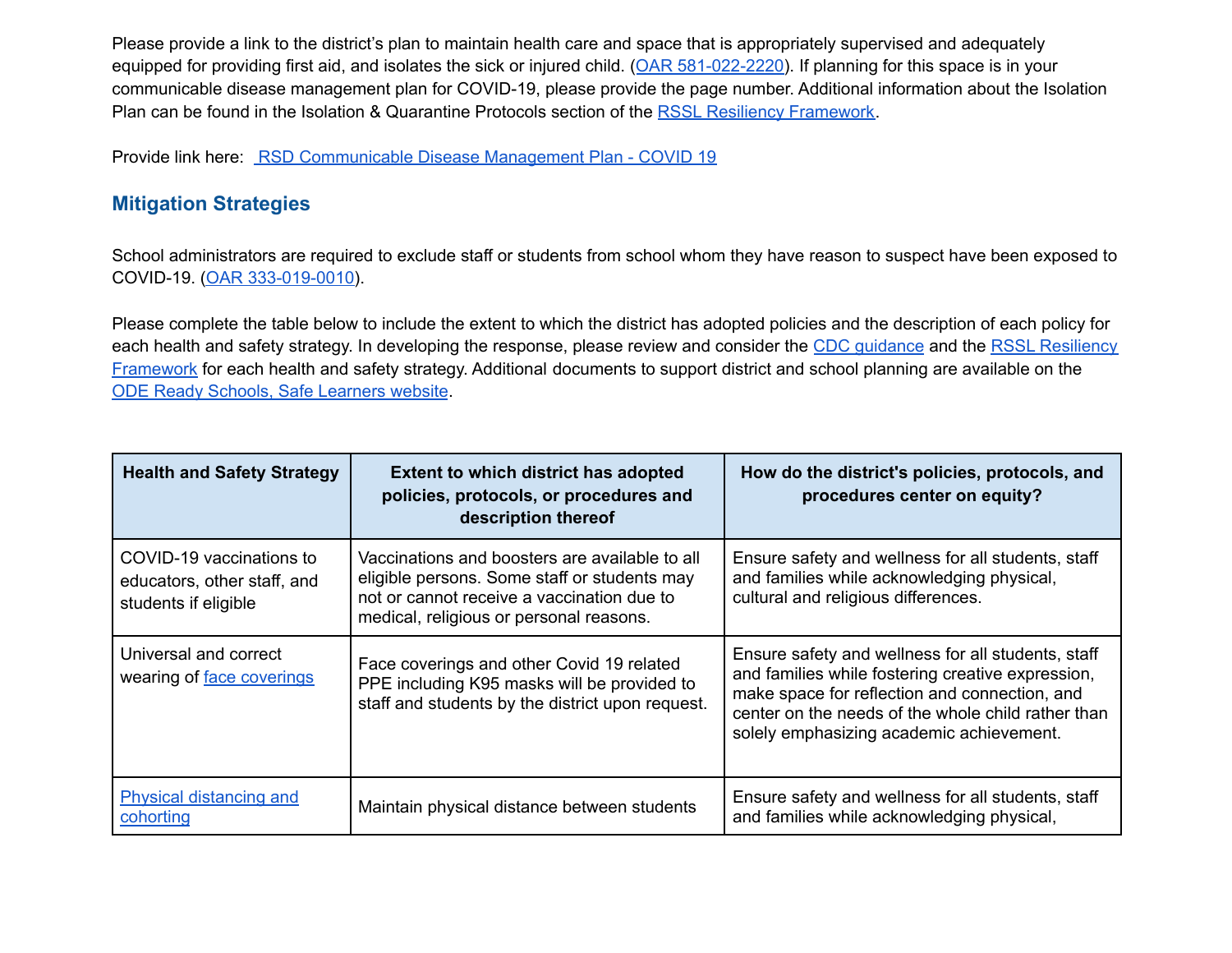|                          | and staff/adult volunteers. This includes<br>seating/desk arrangements in classrooms to<br>maintain distance between students. Protocol<br>for minimizing interactions between cohorts<br>and minimizing changes in stable cohorts while<br>balancing educational needs for individual<br>curricula. Minimize time standing in hallways;<br>consider marking spaces on floor, one-way<br>travel in constrained spaces, staggered<br>passing times, or other measures to prevent<br>congregations and congestion in common<br>spaces. | cultural and religious differences.                                               |
|--------------------------|--------------------------------------------------------------------------------------------------------------------------------------------------------------------------------------------------------------------------------------------------------------------------------------------------------------------------------------------------------------------------------------------------------------------------------------------------------------------------------------------------------------------------------------|-----------------------------------------------------------------------------------|
|                          | Schedule modifications: consider ways to limit<br>the number of students in the building (rotating<br>cohorts by half days or full days). Consider<br>usable classroom space in making<br>calculations.                                                                                                                                                                                                                                                                                                                              |                                                                                   |
|                          | Establish cohorts of students using the same<br>classrooms with the same teachers each day.<br>Students should remain in one classroom<br>environment for the duration of the learning<br>day, unless this would severely impact<br>educational needs. Teachers of specific<br>academic content areas may rotate through<br>student cohorts where feasible.                                                                                                                                                                          |                                                                                   |
|                          | Restrict interaction between student cohorts;<br>e.g. access to restrooms, activities, common<br>areas.                                                                                                                                                                                                                                                                                                                                                                                                                              |                                                                                   |
| Ventilation and air flow | Increase the amount of fresh outside air that is<br>introduced into the system; exhaust air from<br>indoors to the outdoors; and clean the air that<br>is recirculated indoors with effective filtration<br>methods (e.g., HEPA filters) to remove<br>virus-containing particles from the air.                                                                                                                                                                                                                                       | Ensure safety and wellness through management<br>of mechanical building elements. |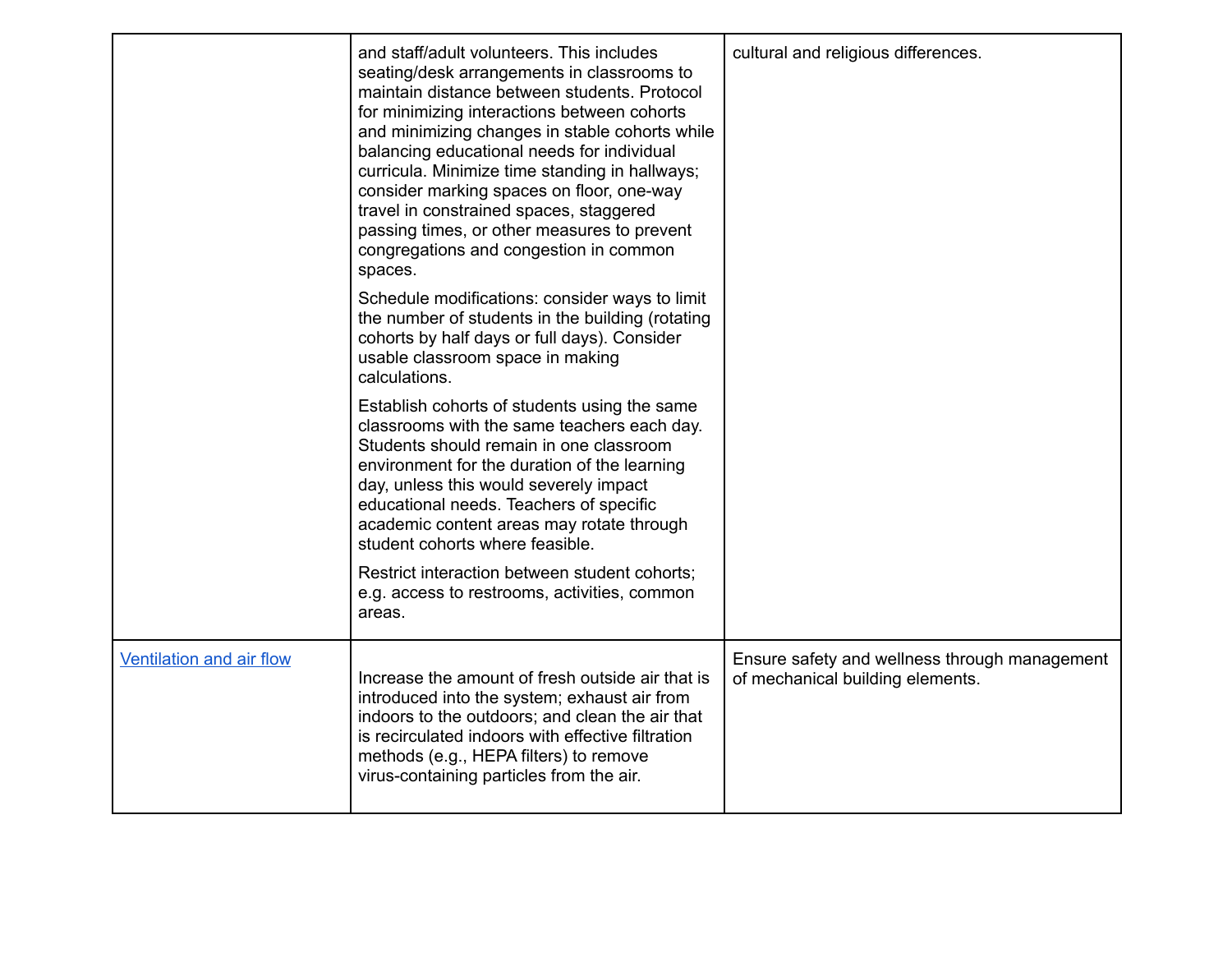|                                                 | Increase air filtration in HVAC systems to<br>MERV 13 or better, or the highest possible<br>rating that the system allows and replace as<br>manufacturer's recommendations.<br>Increase outdoor ventilation of clean air into<br>indoor spaces. Open windows and doors<br>unless doing so creates a health or safety risk.<br>Consider conducting some activities, meals,<br>and classes outside when reasonable.                                                                                                                                                                                                                                                                                                                           |                                                                                                                               |
|-------------------------------------------------|---------------------------------------------------------------------------------------------------------------------------------------------------------------------------------------------------------------------------------------------------------------------------------------------------------------------------------------------------------------------------------------------------------------------------------------------------------------------------------------------------------------------------------------------------------------------------------------------------------------------------------------------------------------------------------------------------------------------------------------------|-------------------------------------------------------------------------------------------------------------------------------|
|                                                 | If there will be changes in occupancy<br>throughout the day, allow for breaks in between<br>groups when possible so that the space can be<br>"flushed" to remove pathogens in the air.<br>Flushing can be best achieved by providing<br>outdoor air (or equivalent clean air) by<br>mechanical means, such as a fan in the HVAC<br>system. Poor ventilation of indoor settings,<br>particularly those with larger numbers of<br>people, significantly increases transmission<br>risk of COVID-19. Ensure HVAC systems<br>operate properly and provide acceptable<br>indoor air quality for the current occupancy<br>level for each space.<br>HVAC technician to inspect systems regularly<br>to ensure efficient and effective performance. |                                                                                                                               |
|                                                 |                                                                                                                                                                                                                                                                                                                                                                                                                                                                                                                                                                                                                                                                                                                                             |                                                                                                                               |
| <b>Handwashing and</b><br>respiratory etiquette | Ensure hand hygiene at school. Wash with<br>soap and water for 20 seconds or use an<br>alcohol-based hand sanitizer with 60-95%<br>alcohol.                                                                                                                                                                                                                                                                                                                                                                                                                                                                                                                                                                                                 | Ensure safety and wellness for all students, staff<br>and families through hand washing hygiene and<br>respiratory etiquette. |
|                                                 | Hand washing should occur: before, during,<br>and after preparing food; before and after<br>eating food; before and after treating a cut or<br>wound; after using the toilet; after changing<br>diapers or cleaning up a child who has used                                                                                                                                                                                                                                                                                                                                                                                                                                                                                                 |                                                                                                                               |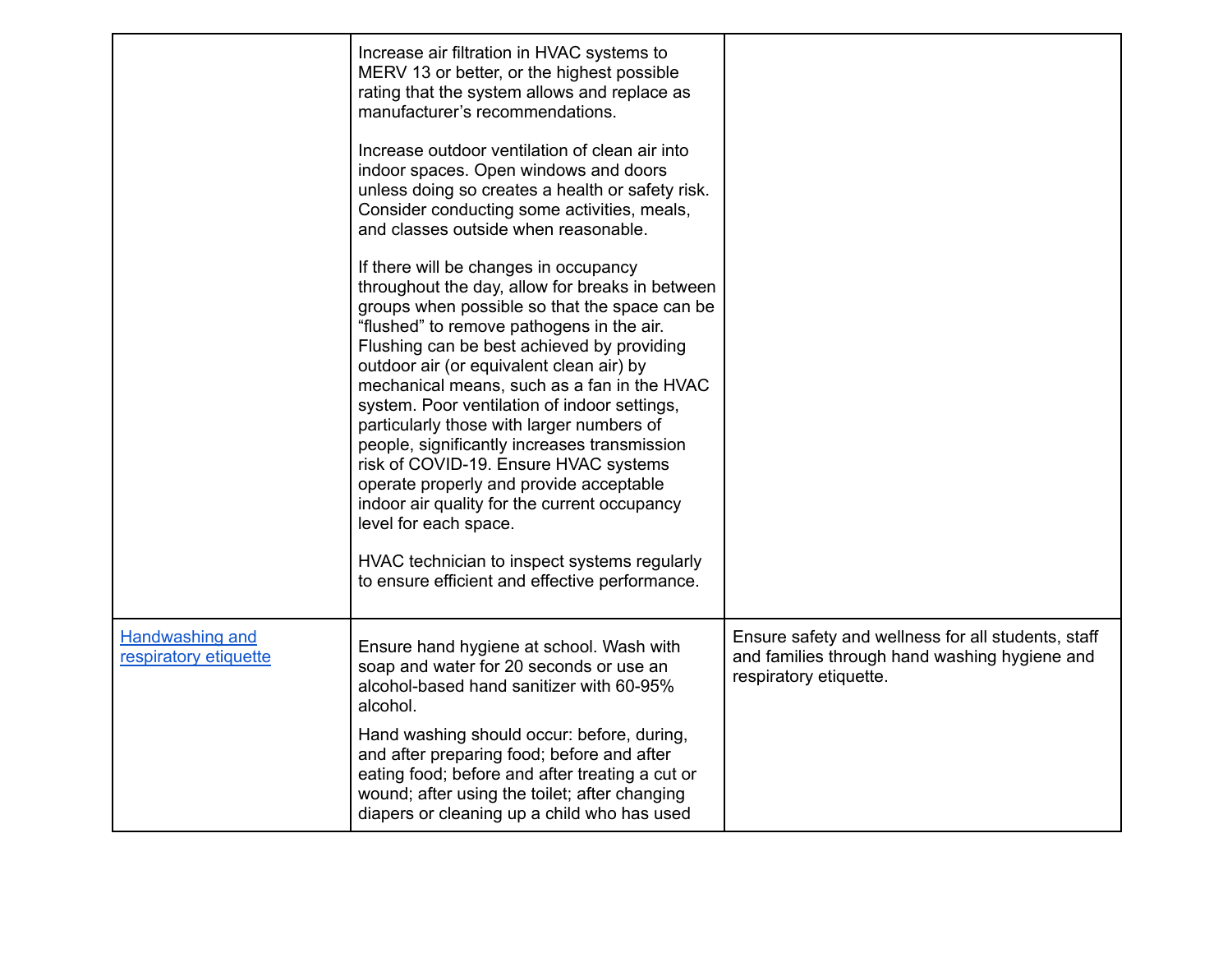|                                              | the toilet; after blowing your nose, coughing, or<br>sneezing; after touching an animal, animal<br>feed, or animal waste; after handling pet food<br>or pet treats; after touching garbage; before<br>and after caring for someone at home who is<br>sick with COVID-19 symptoms, vomiting or<br>diarrhea.<br>Remind students (with signage and regular<br>verbal reminders from staff) of the importance<br>of respiratory etiquette. Respiratory etiquette<br>means covering coughs and sneezes with an<br>elbow or a tissue. Tissues should be disposed<br>of in a garbage can, then hands washed or |                                                                                                         |
|----------------------------------------------|---------------------------------------------------------------------------------------------------------------------------------------------------------------------------------------------------------------------------------------------------------------------------------------------------------------------------------------------------------------------------------------------------------------------------------------------------------------------------------------------------------------------------------------------------------------------------------------------------------|---------------------------------------------------------------------------------------------------------|
| Free, on-site COVID-19<br>diagnostic testing | sanitized immediately.<br>Redmond School District offers free, on-site<br>rapid testing to all staff and students. The Test<br>to Stay program has transitioned into the                                                                                                                                                                                                                                                                                                                                                                                                                                | Ensure safety and wellness for all students, staff<br>and families through accessible testing measures. |
|                                              | Enhanced Exposure Testing program wherein<br>at-risk cohorts or persons could be tested after<br>an exposure. All testing done in Redmond<br>School District is optional and done in<br>consultation with the staff, family and students<br>that are affected by either exposure or<br>symptoms.                                                                                                                                                                                                                                                                                                        |                                                                                                         |
| <b>COVID-19 screening testing</b>            | The Oregon Health Authority supports three<br>opt-in COVID-19 testing programs: Diagnostic<br>testing for K-12 students and staff with<br>symptoms of COVID-19 or those who have<br>been exposed to COVID-19 through close<br>contact with a case; Screening testing for<br>unvaccinated K-12 teachers and staff without<br>symptoms of COVID-19 or exposure to<br>COVID-19; Screening testing for K-12 students<br>without symptoms of COVID-19 or exposure to<br>COVID-19.                                                                                                                            | Ensure safety and wellness for all students, staff<br>and families through accessible testing measures. |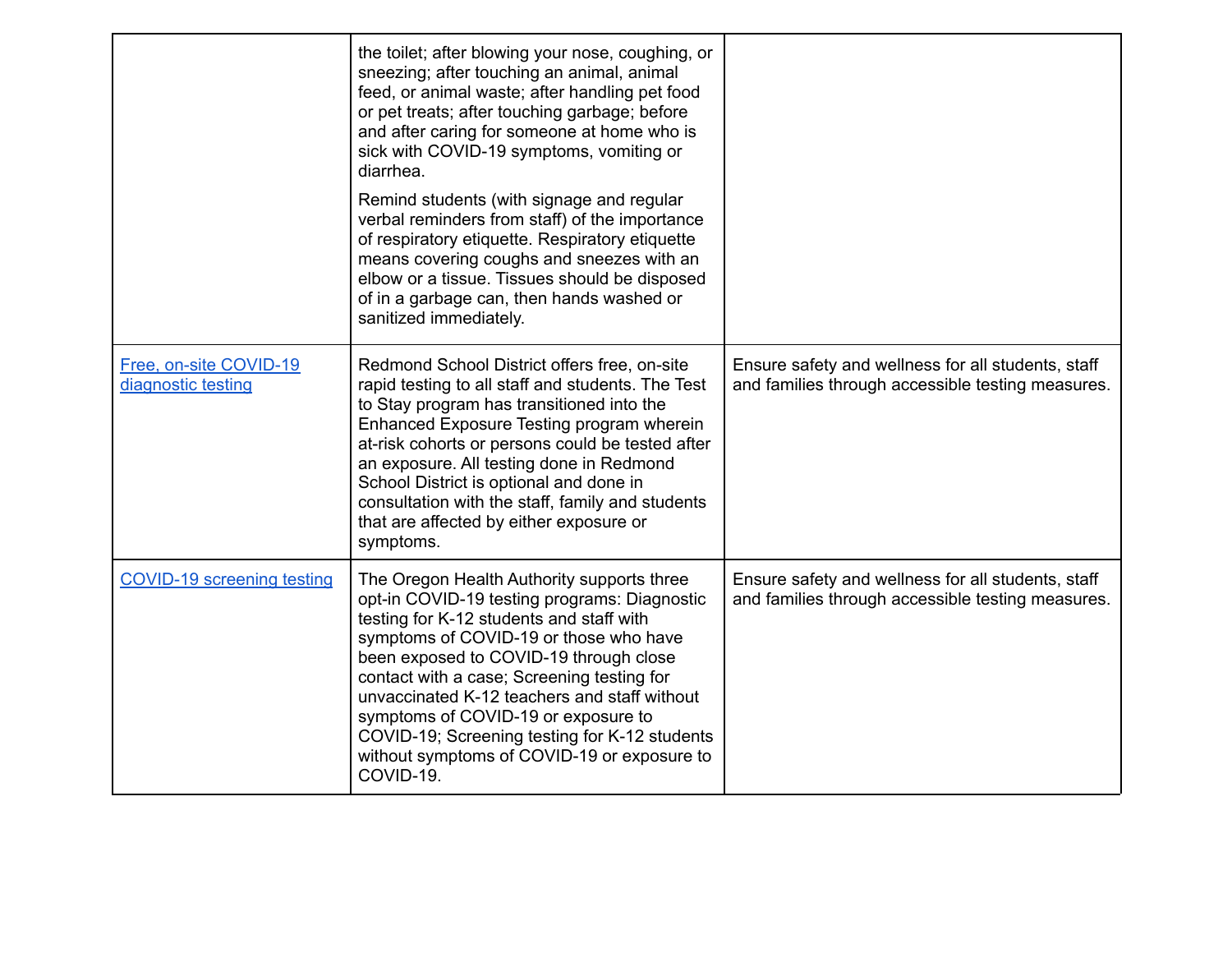| <b>Public health communication</b>                                                                                                                                                                                                    | LPHA (Deschutes County Health Authority) will<br>communicate relevant information (e.g. level of<br>community transmission, trends in schools)<br>accordingly. Redmond School District will<br>communicate relevant information (e.g.<br>positive exposure and quarantine<br>requirements, low risk exposure in a building)<br>with students, families and staff.                                                                                                                                                                                                                                                | Ensure safety and wellness for all students, staff<br>and families by presenting health information to<br>all students and staff.                                    |
|---------------------------------------------------------------------------------------------------------------------------------------------------------------------------------------------------------------------------------------|------------------------------------------------------------------------------------------------------------------------------------------------------------------------------------------------------------------------------------------------------------------------------------------------------------------------------------------------------------------------------------------------------------------------------------------------------------------------------------------------------------------------------------------------------------------------------------------------------------------|----------------------------------------------------------------------------------------------------------------------------------------------------------------------|
| <b>Isolation</b><br>Health care and a<br>designated space that is<br>appropriately supervised and<br>adequately equipped for<br>providing first aid and<br>isolating the sick or injured<br>child are required by<br>OAR 581-022-2220 | Isolate and send home staff or students with<br>COVID-19 like symptoms and other infectious<br>disease, per existing school policy and<br>protocols, utilizing supervised isolation areas in<br>the school; access to this room should be<br>strictly limited and monitored (i.e., parents<br>picking up their ill children should be escorted<br>to and from the isolation area. All staff and<br>students in the nurse's office must wear an<br>approved face covering. The offices are<br>equipped with air filtration devices and clear<br>barriers to inhibit the spread of airborne and<br>droplet spread. | Ensure safety and wellness for all students, staff<br>and families while acknowledging the health and<br>mental health impacts of this past year.                    |
| <b>Exclusion:</b><br>School administrators are<br>required to exclude staff and<br>students from school whom<br>they have reason to suspect<br>have been exposed to<br>COVID-19.<br>(OAR 333-019-0010)                                | Each building nurse will be using symptom<br>surveillance forms to keep track of students<br>and staff who are symptomatic or who have<br>tested positive. Clusters of cases or cases of<br>school spread or cases in vulnerable<br>populations such as ILS classes will be<br>reported to the LPHA.<br>If there is a positive case in one of the district<br>buildings who was there while possibly<br>contagious, work/school cohorts will be notified<br>of the possible exposure. The district<br>maintains a case dashboard to notify staff and<br>families of current cases in each building.              | Ensure safety and wellness for all students, staff<br>and families through careful implementation of<br>Communicable Disease Management and<br>exclusion procedures. |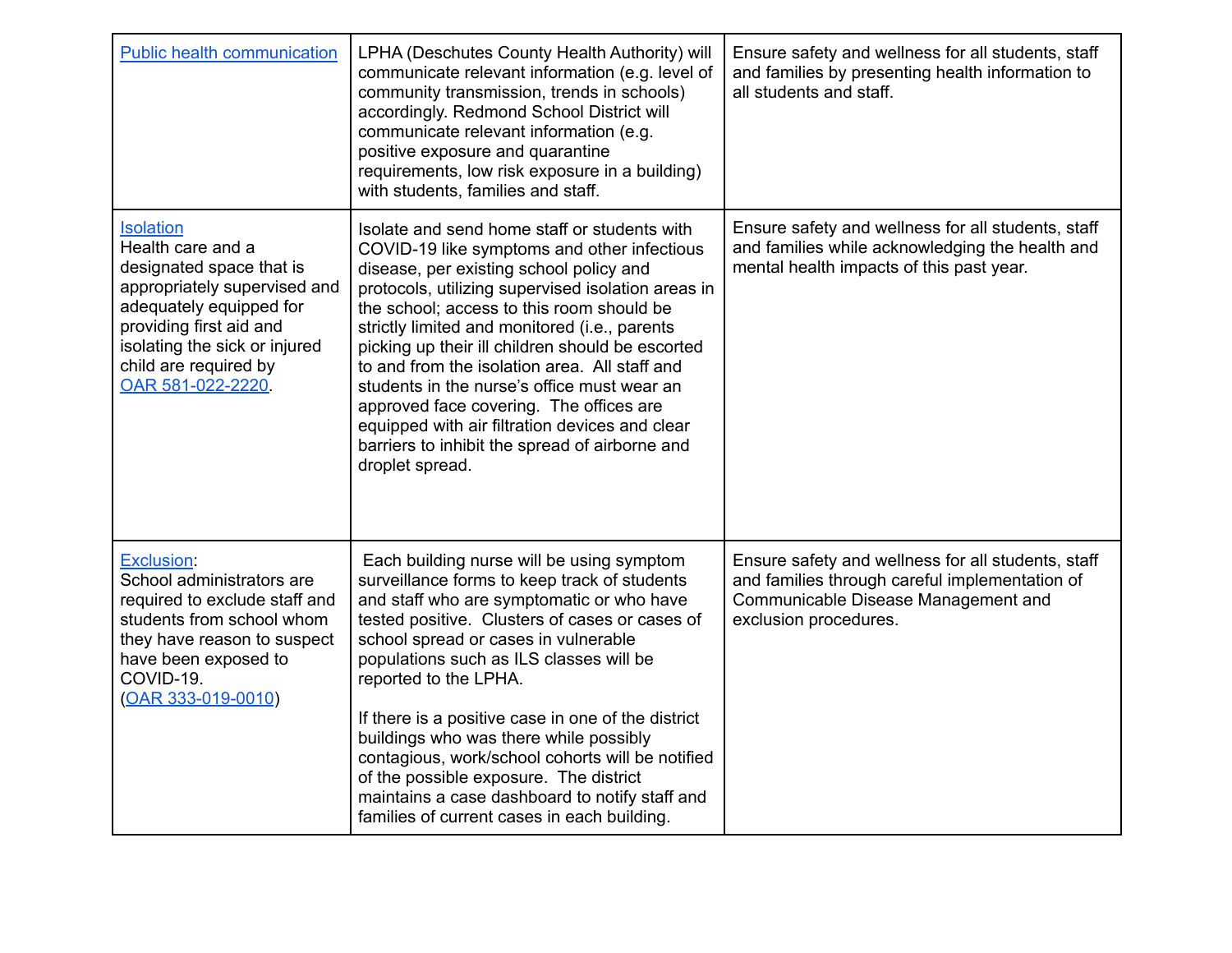### **Individualized COVID-19 Recovery Services**

The Individualized COVID Recovery Services rule became permanent in December 2021. ESSER III requires at least 20% of funding to be spent on unfinished learning which can include recovery services to students experiencing disability (and prioritizes students in underserved or disproportionately impacted communities, including students who experience disability). Recovery services are special education services designed to meet the needs of eligible students in special education who were adversely impacted by the educational limitations caused by COVID 19. ODE has developed a guide for Planning for Individualized COVID Recovery Services to support school districts in understanding and developing a process to implement this rule.

| OAR 581-015-2228<br><b>Requirement</b>                                                                                                                                                                                     | For each of the below areas, describe the<br>district's policies, protocols, or procedures<br>that will be followed to ensure appropriate<br>consideration of Individualized COVID-19<br><b>Recovery Services for each eligible</b><br>student.                                                                       | For each of the below areas, describe how the<br>district's policies, protocols, and procedures<br>center equity.                                                                                                                                                                                                        |
|----------------------------------------------------------------------------------------------------------------------------------------------------------------------------------------------------------------------------|-----------------------------------------------------------------------------------------------------------------------------------------------------------------------------------------------------------------------------------------------------------------------------------------------------------------------|--------------------------------------------------------------------------------------------------------------------------------------------------------------------------------------------------------------------------------------------------------------------------------------------------------------------------|
| The IEP team for each<br>eligible student shall<br>consider the need for<br>Individualized COVID-19<br>Recovery Services at least at<br>each initial IEP meeting and<br>each regularly scheduled<br>annual review meeting. | Each initial or annual IEP meeting, as part of<br>the meeting agenda, Covid-19 Recovery<br>services are discussed and reviewed.<br>Documentation of the discussion and results<br>are located in the student's meeting notes, in<br>the present levels of academic and functional<br>performance and meeting summary. | <b>Prioritize equity.</b> Recognize the disproportionate<br>impact of COVID-19 on Black, American<br>Indian/Alaska Native, and Latino/a/x, Pacific<br>Islander communities; students experiencing<br>disabilities; students living in rural areas; and<br>students and families navigating poverty and<br>houselessness. |
| Each school district or<br>program shall provide written<br>notice to the parents of each<br>eligible student regarding the<br>opportunity for the IEP team                                                                | Parent letters describing the process for<br>discussing and considering whether a student<br>with a disability meets the requirements for<br>consideration of COVID 19 Recovery Services,                                                                                                                             | <b>Prioritize equity.</b> Recognize the disproportionate<br>impact of COVID-19 on Black, American<br>Indian/Alaska Native, and Latino/a/x, Pacific<br>Islander communities; students experiencing<br>disabilities; students living in rural areas; and                                                                   |